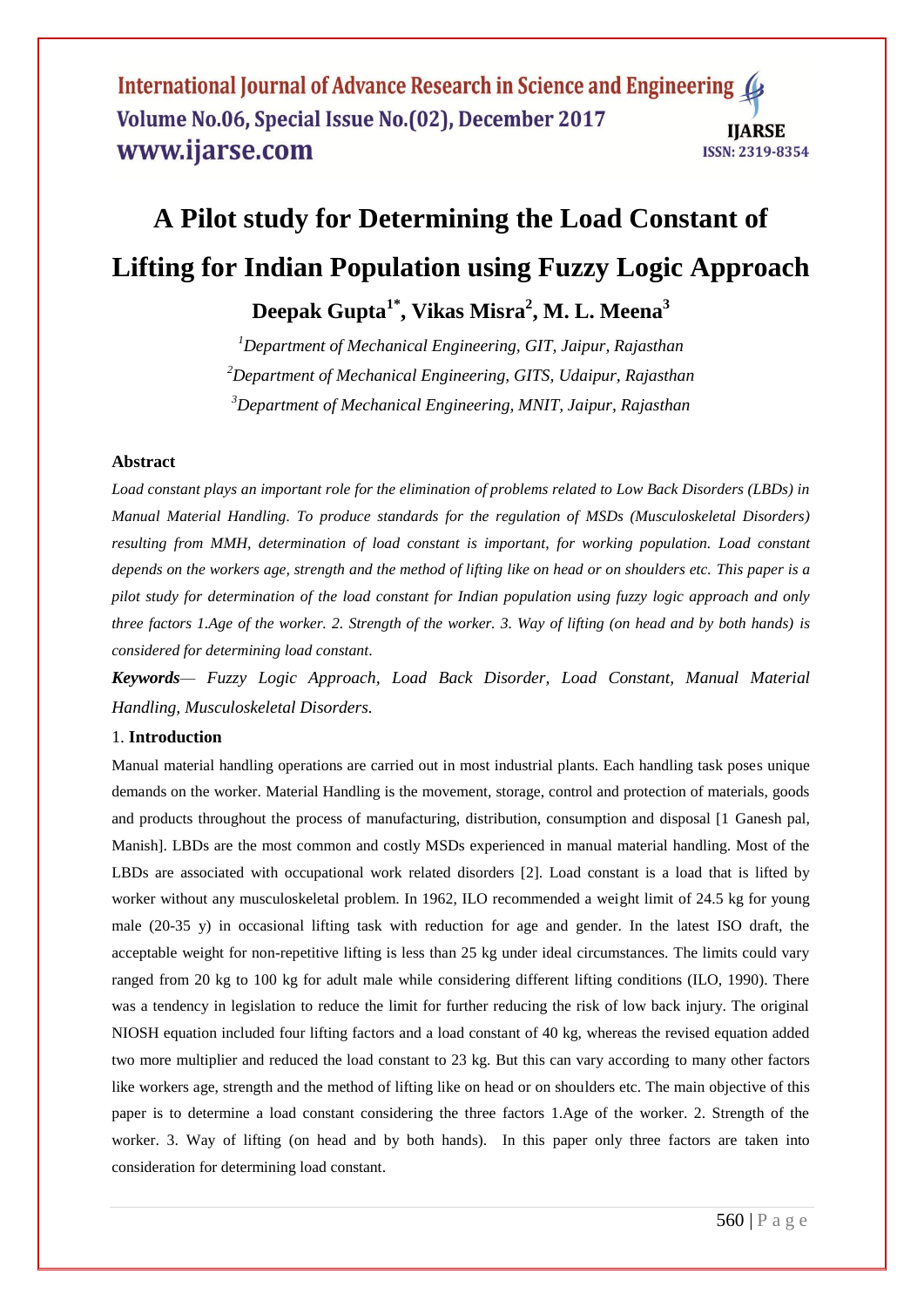## **1.1 Data Collection**

Data regarding anthropometry and strength of the workers are taken from secondary source like previous literature.

| S.No | Age     |             | Height of Weight of Lifted | weight |
|------|---------|-------------|----------------------------|--------|
|      | (Years) | worker (ft) | worker                     | (kg)   |
|      |         |             | (kg)                       |        |
| 1.   | 48      | 5' 5''      | 62                         | 20     |
| 2.   | 45      | 5'7''       | 56                         | 14     |
| 3.   | 46      | 5'2"        | 50                         | 12     |
| 4.   | 45      | 5'2"        | 63                         | 8      |
| 5.   | 45      | 5' 8''      | 61                         | 9      |
| 6.   | 50      | 5'3''       | 53                         | 12     |
| 7.   | 50      | 5' 5''      | 50                         | 10     |
| 8.   | 47      | 5'2''       | 46                         | 10     |
| 9.   | 48      | 5' 5''      | 72                         | 10     |
| 10.  | 47      | 5'3''       | 57                         | 25     |
| 11.  | 50      | 5' 6''      | 74                         | 8      |
| 12.  | 56      | 5' 5''      | 70                         | 10     |
| 13.  | 43      | 5' 5''      | 56                         | 10     |

#### **TABLE I: DATA COLLECTED**

#### **1.2 Fuzzy logic approach**

Fuzzy Logics (FL) provides an appropriate logical mathematical framework to handle problems with such characteristics, since [3]:

 $\triangleright$  deals with uncertainty and imprecision of reasoning processes;

 $\triangleright$  allows the modelling of the heuristic knowledge (that cannot be described by traditional mathematical equations);

 $\triangleright$  allows the computation of linguistic information.

Lotfi Zadeh, in 1965 [4] proposed the concept of fuzzy logic. In which he formulated the fuzzy set in the Fuzzy Set Theory (FST). FST provides a mathematical framework for the systematic treatment of vagueness and imprecision [5]. In the present study fuzzy is applied for determining the load constant according to workers anthropometry and strength. Fig. 1 shows the flow chart of fuzzy logic for determination of load constant and figure 2 is the fuzzy process used.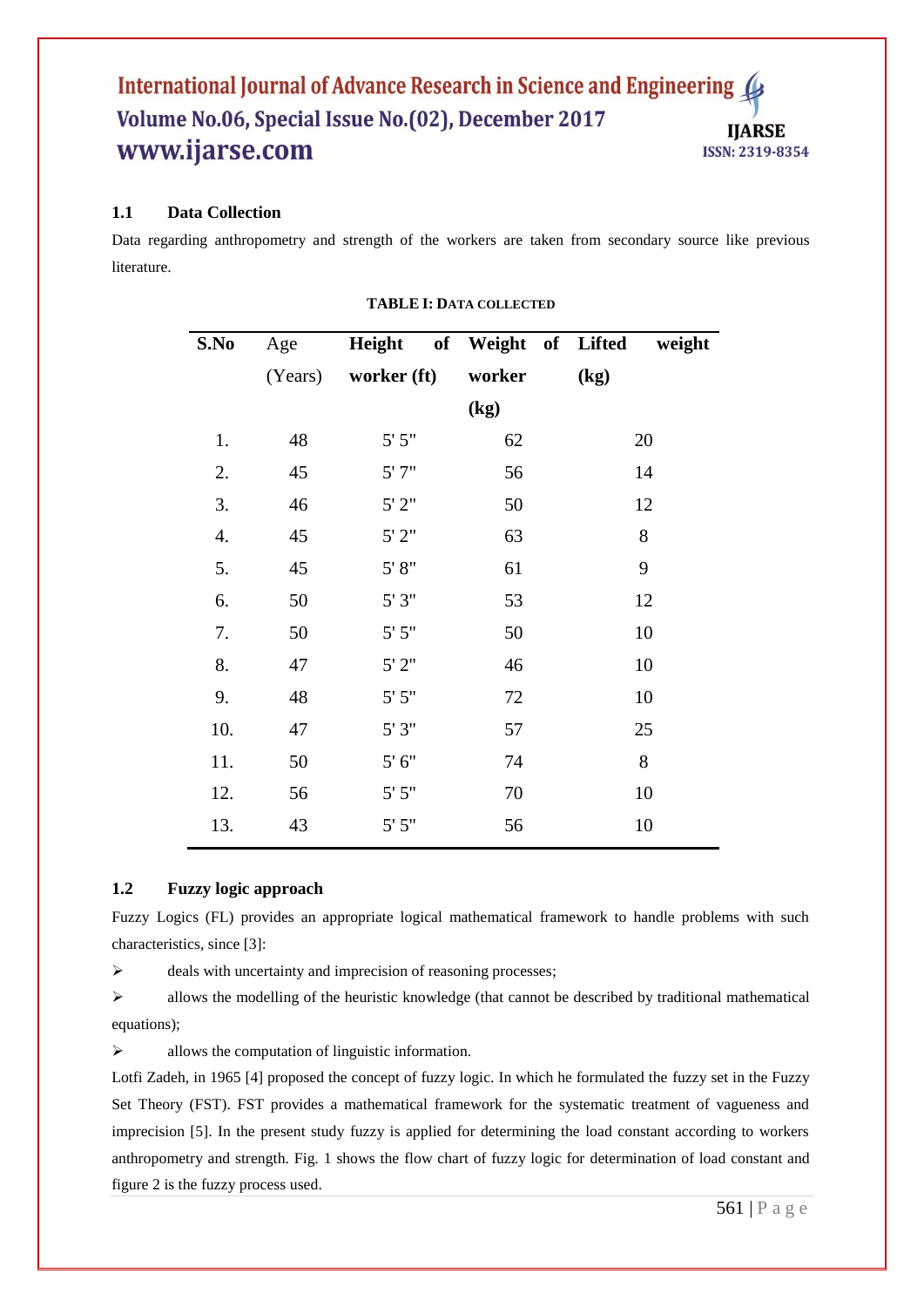

Fig.1. Flow chart of fuzzy logic

## *B.* **Acceptable load constant**

For evaluating the acceptable load constant for worker in the industry according to their age and strength ,and way of lifting weight (by hands or on head), input variables are age, strength, hands and head in the fuzzy controller then fuzzifing the inputs (developing fuzzy set), applying "if- then" rule and defuzzifuying output results.



Fig. 2 Fuzzy Process

## *C.* **Linguistic Variable:**

Worker's age, Strength and way of lifting are interpreted as the linguistic variables which have some of linguistics values as follow.

**Age** (YA, MA, UMA, HA, UHA)

[Very Young Age (VYA) <25, Middle Age (MA) (15-35), Upper Middle Age (UMA) (25- 45), High AGE (HA) (35-55), Upper High (UHA) >45]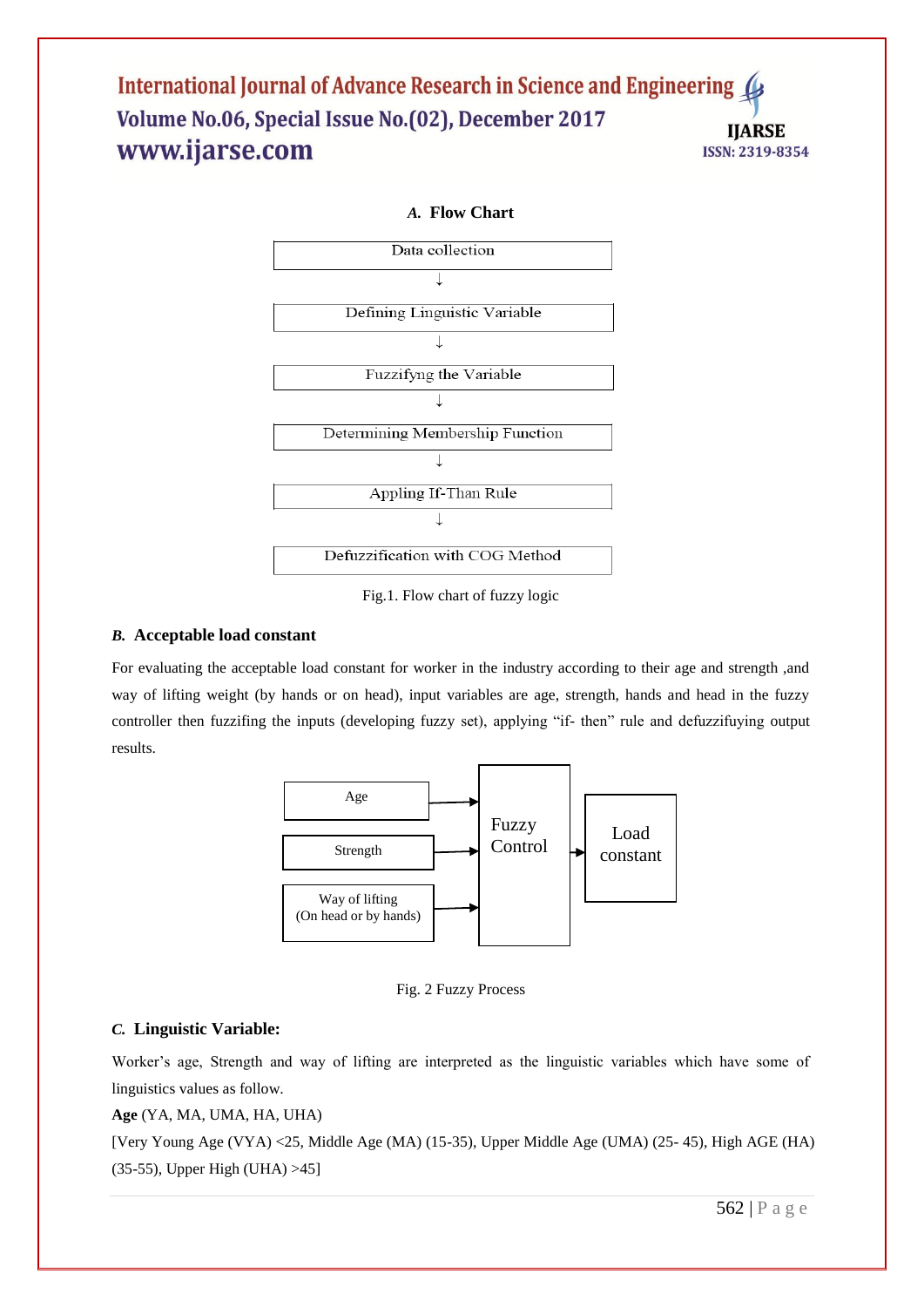## **Strength** (LS, MS, UMS, HS, VHS)

[(Low Strength (LS)<12.5, Medium Strength (MS )(0-25), Upper Middle Strength (UMH)(12.5-37.5), High Strength (HS)(25-50) Very High Strength( VHS)  $>(37.5)$ ]

## **Weight lifted by head**

[(Low Weight (LW) <12.5, Medium Weight (ML) (0-25), Upper Middle Weight (UMW)(12.5-37.5), High Weight (HW)(25-50) Very High Weight (VHW)  $>(37.5)$ ]

## **Weight lifted by hands**

 $[(Low Weight (LW) < 7.5, Medium Weight (ML) (0-15), Upper Middle Weight (UMW) (7.5-22.5), High$ Weight (HW)(15-30) Very High Weight (VHW) >(22.5)]

## **Weight lifted by head**

 $[(Low Load (LL) < 12.5, Medium Load (ML) (0-25), Upper Middle Load (UML) (12.5-37.5), High Load (LMS)$  $(HL)(25-50)$  Very High Load (VHL) >(37.5)]

## *D.* **Fuzzy Sets**

Fuzzy sets are prepared between worker age (in yrs) and DOM (degree of membership) which shown in Fig.3



## **Fig. 3 Fuzzy set for age**

Strength (kg) and DOM (degree of membership) which shown in Fig. 4



## **Fig. 4 fuzzy set for strength**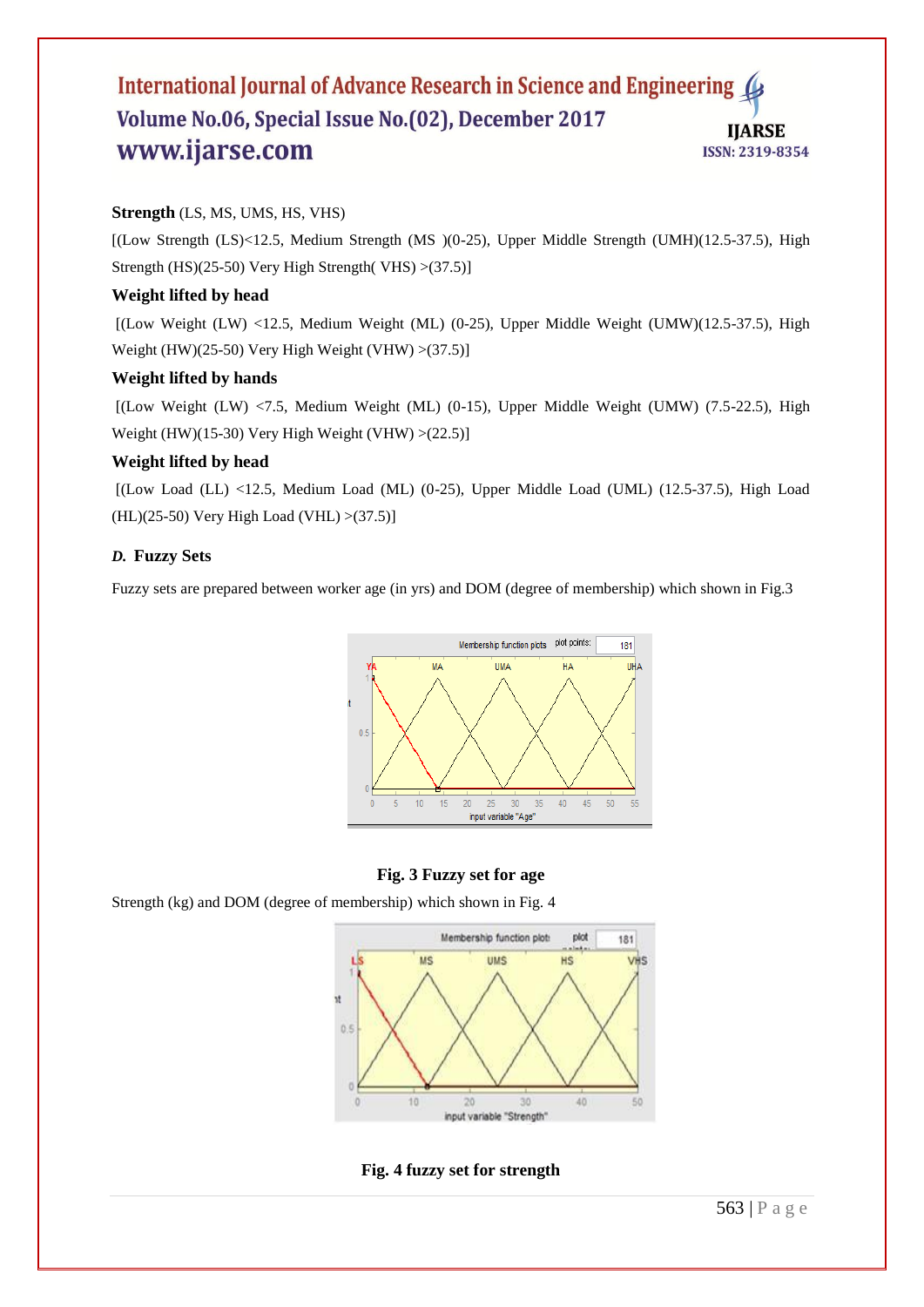

Weight lifted by hands and DOM (degree of membership) which shown in Fig. 5

## **Fig. 5 fuzzy set for way of lifting (on hands)**

Weight lifted by head and DOM (degree of membership) which shown in Fig. 6



## **Fig. 6 fuzzy set for way of lifting (on head)**

Load Constant (kg) and DOM (degree of membership) which shown in Fig.7



**Fig. 7 fuzzy set for load constant**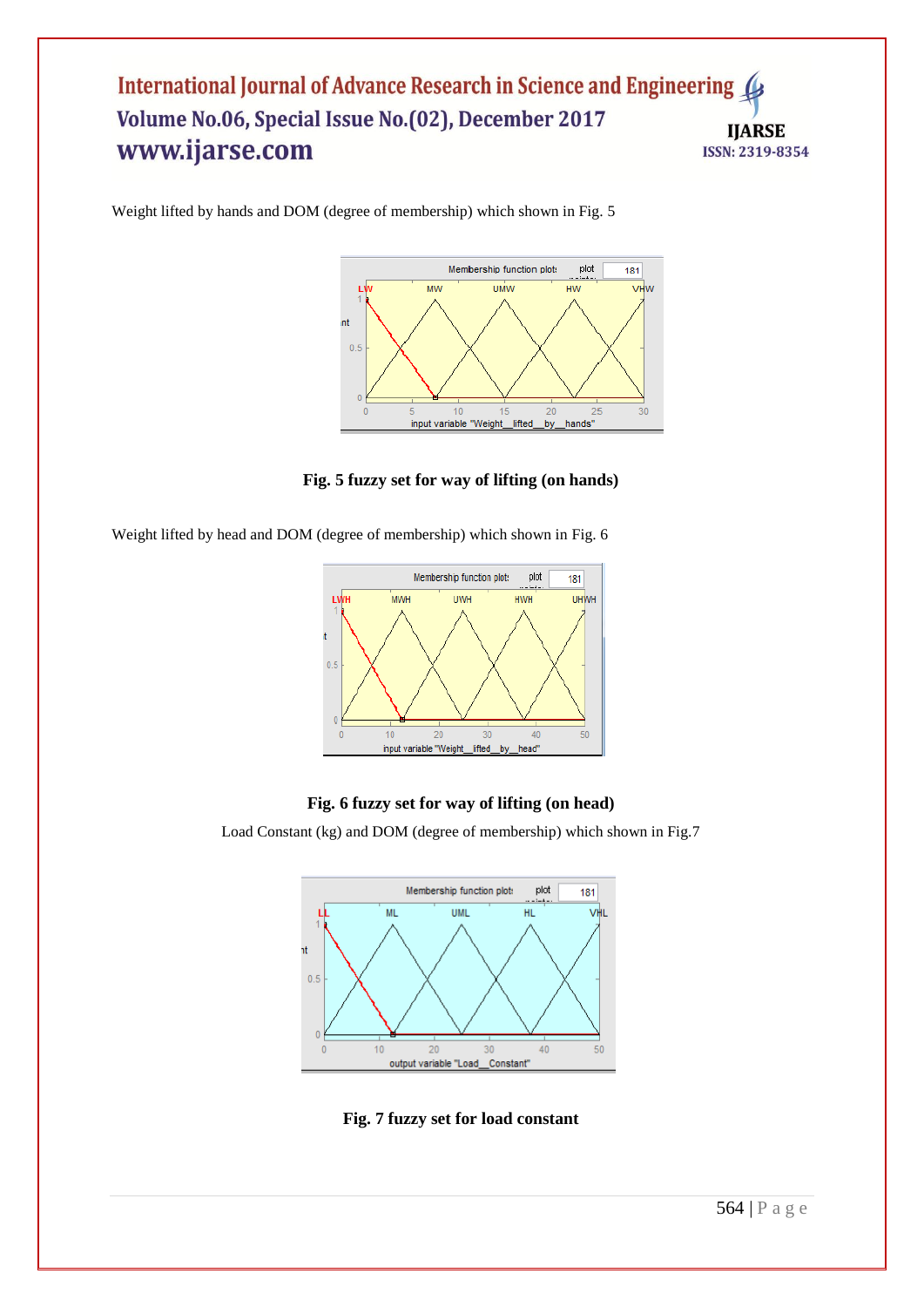## *E.* **If than Rule**

#### **For YA**

1. If (Age is YA) and (Strength is LS) and (Weight lifted by hands is LW) then (Load Constant is LL) (1) 2. If (Age is YA) and (Strength is MS) and (Weight lifted by hands is MW) then (Load Constant is LL) (1) 3. If (Age is YA) and (Strength is UMS) and (Weight lifted by hands is UMW) then (Load Constant is ML) (1) 4. If (Age is YA) and (Strength is HS) and (Weight lifted by hands is HW) then (Load Constant is ML) (1) 5. If (Age is YA) and (Strength is VHS) and (Weight lifted by hands is VHW) then (Load Constant is UML) (1) 6. If (Age is YA) and (Strength is LS) and (Weight lifted by head is LWH) then (Load Constant is LL) (1) 7. If (Age is YA) and (Strength is MS) and (Weight lifted by head is MWH) then (Load Constant is ML) (1) 8. If (Age is YA) and (Strength is UMS) and (Weight lifted by head is UWH) then (Load Constant is UML) (1) 9. If (Age is YA) and (Strength is HS) and (Weight lifted by head is HWH) then (Load Constant is HL) (1) 10. If (Age is YA) and (Strength is VHS) and (Weight lifted by head is UHWH) then (Load Constant is VHL) (1)

#### **For MA**

11. If (Age is MA) and (Strength is LS) and (Weight lifted by hands is LW) then (Load Constant is LL) (1) 12. If (Age is MA) and (Strength is MS) and (Weight lifted by hands is MW) then (Load Constant is LL) (1) 13. If (Age is MA) and (Strength is UMS) and (Weight lifted by hands is UMW) then (Load Constant is ML) (1) 14. If (Age is MA) and (Strength is HS) and (Weight lifted by hands is HW) then (Load Constant is ML) (1) 15. If (Age is MA) and (Strength is VHS) and (Weight lifted by hands is VHW) then (Load Constant is UML) (1)

16. If (Age is MA) and (Strength is LS) and (Weight lifted by head is LWH) then (Load Constant is LL) (1) 17. If (Age is MA) and (Strength is MS) and (Weight lifted by head is MWH) then (Load Constant is ML) (1) 18. If (Age is MA) and (Strength is UMS) and (Weight lifted by head is UWH) then (Load Constant is UML) (1) 19. If (Age is MA) and (Strength is HS) and (Weight lifted by head is HWH) then (Load Constant is HL) (1) 20. If (Age is MA) and (Strength is VHS) and (Weight lifted by head is UHWH) then (Load Constant is VHL) (1)

#### **For UMA**

21. If (Age is UMA) and (Strength is LS) and (Weight lifted by hands is LW) then (Load Constant is LL) (1)

22. If (Age is UMA) and (Strength is MS) and (Weight lifted by hands is MW) then (Load Constant is LL) (1)

23. If (Age is UMA) and (Strength is UMS) and (Weight lifted by hands is UMW) then (Load Constant is ML) (1)

24. If (Age is UMA) and (Strength is HS) and (Weight lifted by hands is HW) then (Load Constant is ML) (1)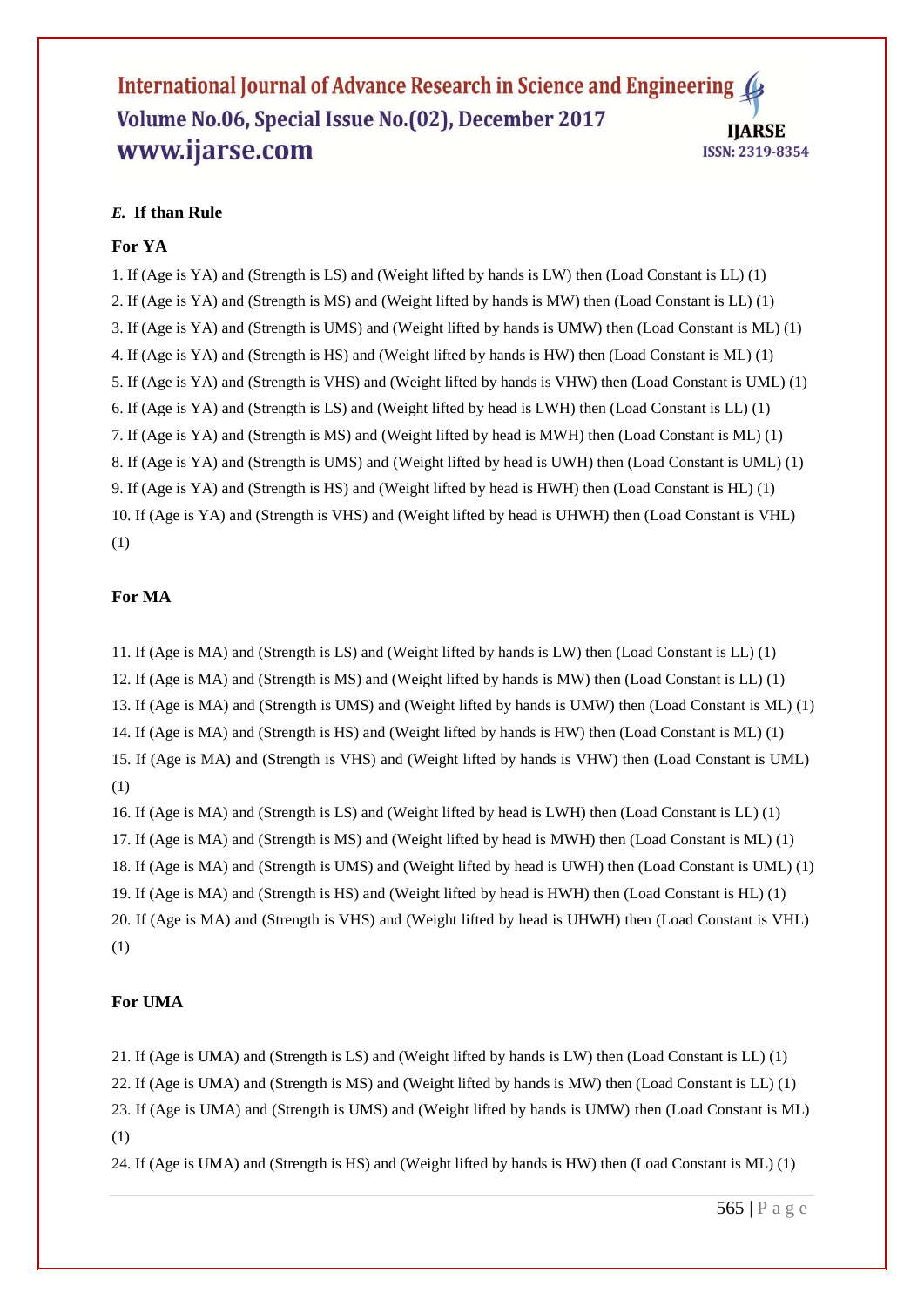25. If (Age is UMA) and (Strength is VHS) and (Weight lifted by hands is VHW) then (Load Constant is UML) (1)

26. If (Age is UMA) and (Strength is LS) and (Weight lifted by head is LWH) then (Load Constant is LL) (1) 27. If (Age is UMA) and (Strength is MS) and (Weight lifted by head is MWH) then (Load Constant is ML) (1) 28. If (Age is UMA) and (Strength is UMS) and (Weight lifted by head is UWH) then (Load Constant is UML) (1)

29. If (Age is UMA) and (Strength is HS) and (Weight lifted by head is HWH) then (Load Constant is HL) (1) 30. If (Age is UMA) and (Strength is VHS) and (Weight lifted by head is UHWH) then (Load Constant is VHL) (1)

## **For HA**

31. If (Age is HA) and (Strength is LS) and (Weight lifted by hands is LW) then (Load Constant is LL) (1)

32. If (Age is HA) and (Strength is MS) and (Weight lifted by hands is MW) then (Load Constant is LL) (1)

33. If (Age is HA) and (Strength is UMS) and (Weight lifted by hands is UMW) then (Load Constant is ML) (1)

34. If (Age is HA) and (Strength is HS) and (Weight lifted by hands is HW) then (Load Constant is ML) (1)

35. If (Age is HA) and (Strength is VHS) and (Weight lifted by hands is VHW) then (Load Constant is UML) (1)

36. If (Age is HA) and (Strength is LS) and (Weight lifted by head is LWH) then (Load Constant is LL) (1)

37. If (Age is HA) and (Strength is MS) and (Weight lifted by head is MWH) then (Load Constant is ML) (1)

38. If (Age is HA) and (Strength is UMS) and (Weight lifted by head is UWH) then (Load Constant is UML) (1)

39. If (Age is HA) and (Strength is HS) and (Weight lifted by head is HWH) then (Load Constant is HL) (1)

40. If (Age is HA) and (Strength is VHS) and (Weight lifted by head is UHWH) then (Load Constant is VHL) (1)

## **For UHA**

(1)

41. If (Age is UHA) and (Strength is LS) and (Weight lifted by hands is LW) then (Load Constant is LL) (1) 42. If (Age is UHA) and (Strength is MS) and (Weight lifted by hands is MW) then (Load Constant is LL) (1) 43. If (Age is UHA) and (Strength is UMS) and (Weight lifted by hands is UMW) then (Load Constant is ML)

44. If (Age is UHA) and (Strength is HS) and (Weight lifted by hands is HW) then (Load Constant is UML) (1) 45. If (Age is UHA) and (Strength is VHS) and (Weight lifted by hands is VHW) then (Load Constant is UML) (1)

46. If (Age is UHA) and (Strength is LS) and (Weight lifted by head is LWH) then (Load Constant is LL) (1) 47. If (Age is UHA) and (Strength is MS) and (Weight lifted by head is MWH) then (Load Constant is ML) (1) 48. If (Age is UHA) and (Strength is UMS) and (Weight lifted by head is UWH) then (Load Constant is UML) (1)

49. If (Age is UHA) and (Strength is HS) and (Weight lifted by head is HWH) then (Load Constant is HL) (1)

566 | P a g e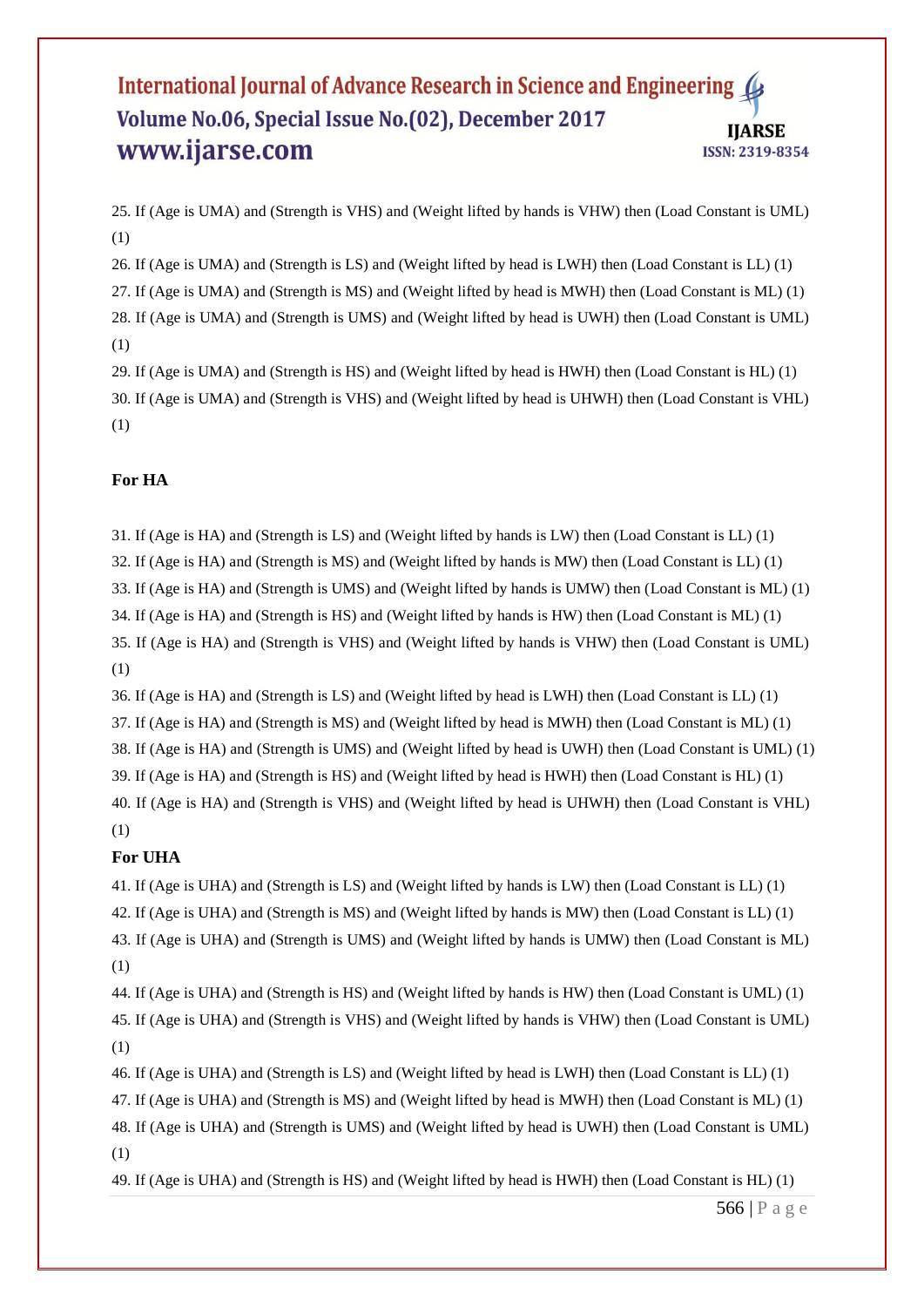50. If (Age is UHA) and (Strength is VHS) and (Weight lifted by head is UHWH) then (Load Constant is VHL) (1)

## *F.* **DEFUZZYFICATION**

Defuzzyfication of output is done by Centre of gravity method i.e. load constant is determined for different age group at different strength and way of lifting, which are shown in the table II.

| Age | <b>Strengt</b><br>h<br>(kg) | Weight<br>lifted<br>by<br>hands<br>(kg) | Weight<br>lifted by<br>head<br>(kg) | Load<br>constant<br>(kg) |
|-----|-----------------------------|-----------------------------------------|-------------------------------------|--------------------------|
| 25  | 20                          | 14                                      | $\overline{0}$                      | 12.3                     |
| 30  | 40                          | $\overline{0}$                          | 48                                  | 39.2                     |
| 35  | 35                          | 0                                       | 40                                  | 37.5                     |
| 40  | 18                          | $\overline{0}$                          | 21                                  | 19.7                     |
| 45  | 37                          | 25                                      | 0                                   | 16.5                     |

TABLE III: LOAD CONSTANT FOR DIFFERENT AGE, STRENGTH AND WAY OF LIFTING

## **II CONCLUSIONS**

From the defuzzyfication it can be concluded that the results of load constant varies according to age strength and way of lifting the load which is different from NIOSH load constant (23kg). This variation is due the fact that the load constant depends on various factors like age, strength and way of lifting (on head or by hands) etc. for calculating accurate load constant more factors need to be considered like temperature, relative humidity, lighting, noise, time constraints (e.g., machine–paced work or deadline pressures).

## **REFERENCES**

**[1]** Ganesh Pal Singh, Jadon Manish Kumar Sagar, Evaluation of Load Constant of Worker in Industry By Using A Fuzzy Logic Approach, Manual Material Handling, Load Constant, Fuzzy Logic, International Journal of Engineering Research & Technology, 1 (5), 2012 ISSN: 2278-0181.